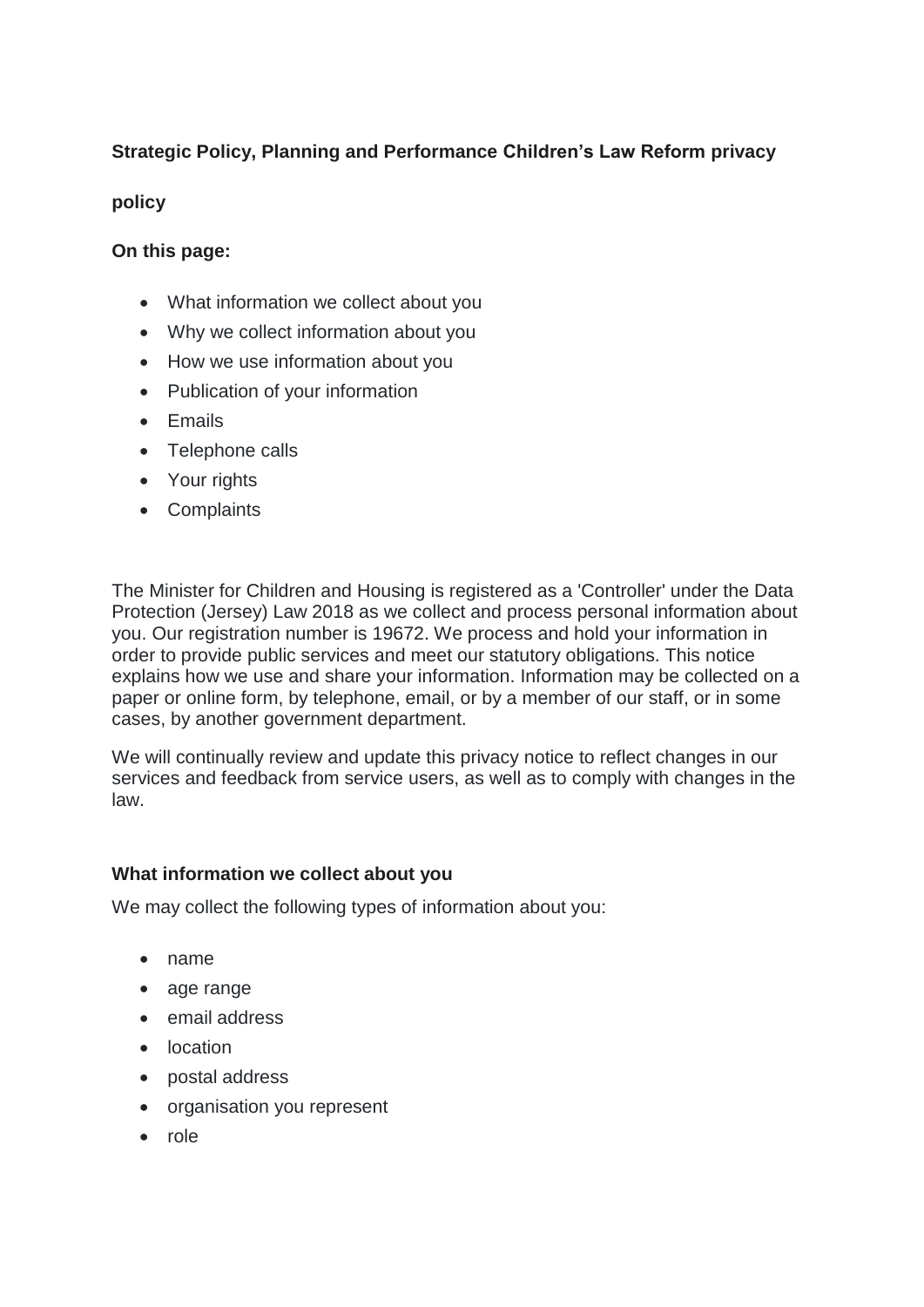We will not hold or process the names and contact details of persons other than the person making contact (or persons authorised). Should we receive this information, it will be securely and confidentially deleted and/or disposed of.

### **Why we collect information about you**

We need to collect and hold information about you, in order to:

- seek views of islanders and other stakeholders about the proposals
- provide policy advice to Ministers
- register your interest in this subject area, in order that we can respond after the consultation closes
- respond to Freedom of Information Requests

### **How we use information about you**

Protecting your privacy and looking after your personal information is important to us. We work hard to make sure that we have the right policies, training and processes in place to protect our manual and electronic information systems from loss, corruption or misuse. Where necessary we use encryption, particularly if we are transferring information out of the department. Encryption means the information is made unreadable until it reaches its destination.

We will use the information you provide in a manner that conforms to the Data Protection (Jersey) Law 2018.

We may not be able to provide you with a service unless we have enough information or your permission to use that information.

We will endeavour to keep your information accurate and up to date and not keep it for longer than is necessary. In some instances the law sets the length of time information has to be kept. Please ask to see our retention schedules for more detail about how long we retain your information.

Where necessary, we may disclose your information to other Government of Jersey departments or organisations, either to fulfil your request for a service to comply with a legal obligation, or where permitted under other legislation. Examples of this include, but are not limited to: where the disclosure is necessary for the purposes of the prevention and/or detection of crime; for the purposes of meeting statutory obligations; or to prevent risk of harm to an individual, etc. These departments and organisations are obliged to keep your details securely, and only use your information for the purposes of processing your service request. We will only do this, where possible, after we have ensured that sufficient steps have been taken by the recipient to protect your personal data and where necessary we will ensure that the recipient has signed a Data Sharing Agreement. A Data Sharing Agreement sets out the purpose of the sharing and the rules that must be followed when processing your data.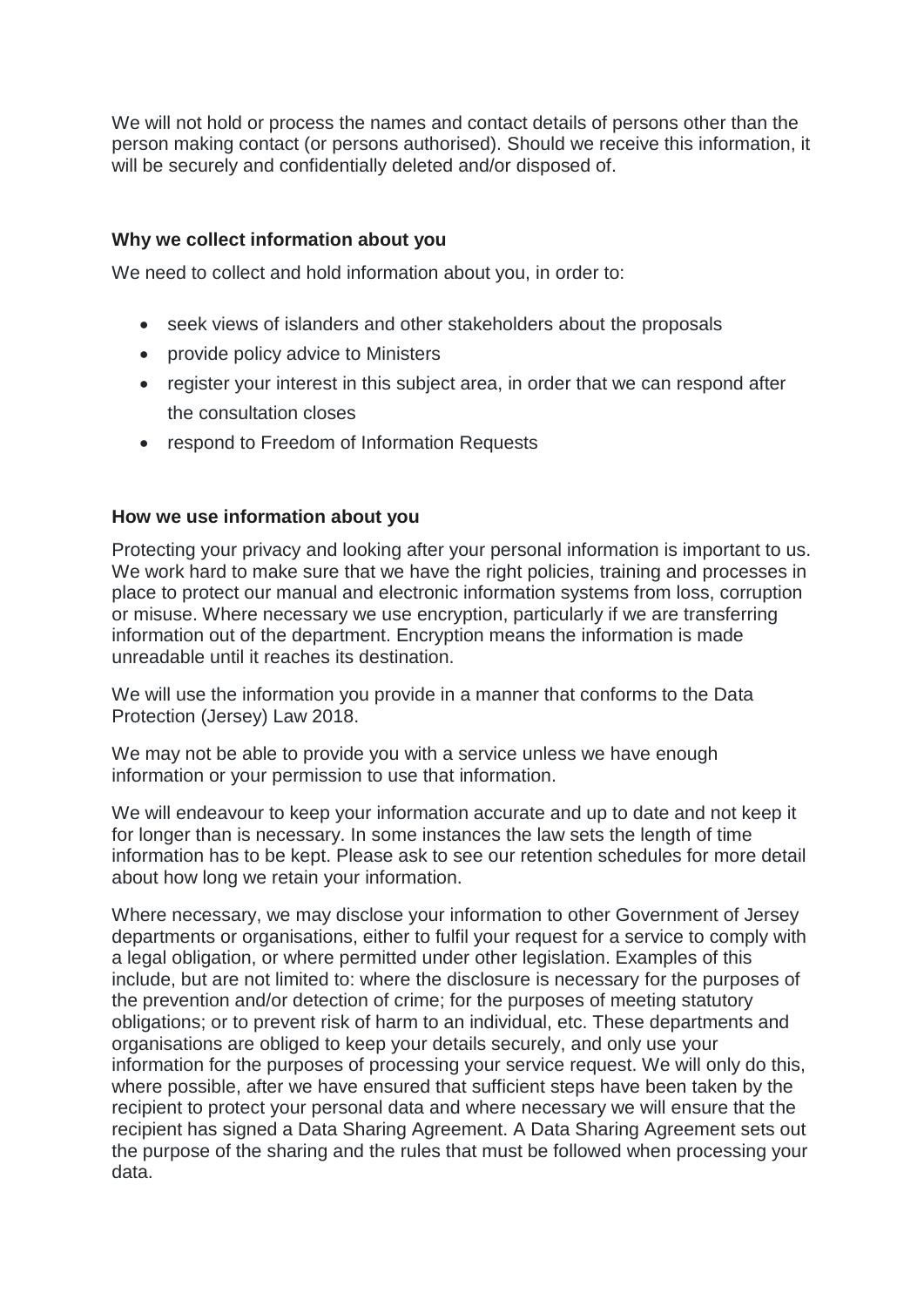We may need to pass your information to other departments or organisations outside the Government of Jersey who either process information on our behalf, or because of a legal requirement. We will only do so, where possible, after we have ensured that sufficient steps have been taken by the recipient to protect your personal data.

We will not disclose any information that you provide 'in confidence', to anyone else without your permission, except in the few situations where disclosure is required by law, or where we have good reason to believe that failing to share the information would put someone else at risk. You will be told about this unless there are exceptional reasons not to do so.

We do not share or process your information overseas. We do not use web services that are hosted outside the European Economic Area.

At no time will your information be passed to organisations for marketing or sales purposes or for any commercial use without your prior express consent.

### **Publication of your information**

We may need to publish your information on our website and/or in the Jersey Gazette for the following reasons:

- where we are required by law to publicise certain information, for example the name of persons to appear at an examination in public, associated with a review of the Island Plan
- where we are required to provide statistical information about a group of people; although your data will be anonymised to protect your identity
- where you have responded to a public consultation, although your comments will be anonymised to protect your identity.

### **Emails**

If you email us we may keep a record of your email address and a copy of the email for record keeping purposes.

For security reasons we will not include any confidential information about you in any email we send to you. We would also suggest that you keep the amount of confidential information you send to us via email to a minimum or use our secure online services where possible or correspond with us by post.

We will not share your email address or your email contents unless is it necessary for us to do so; either to fulfil your request for a service; to comply with a legal obligation, or where permitted under other legislation.

### **Telephone calls**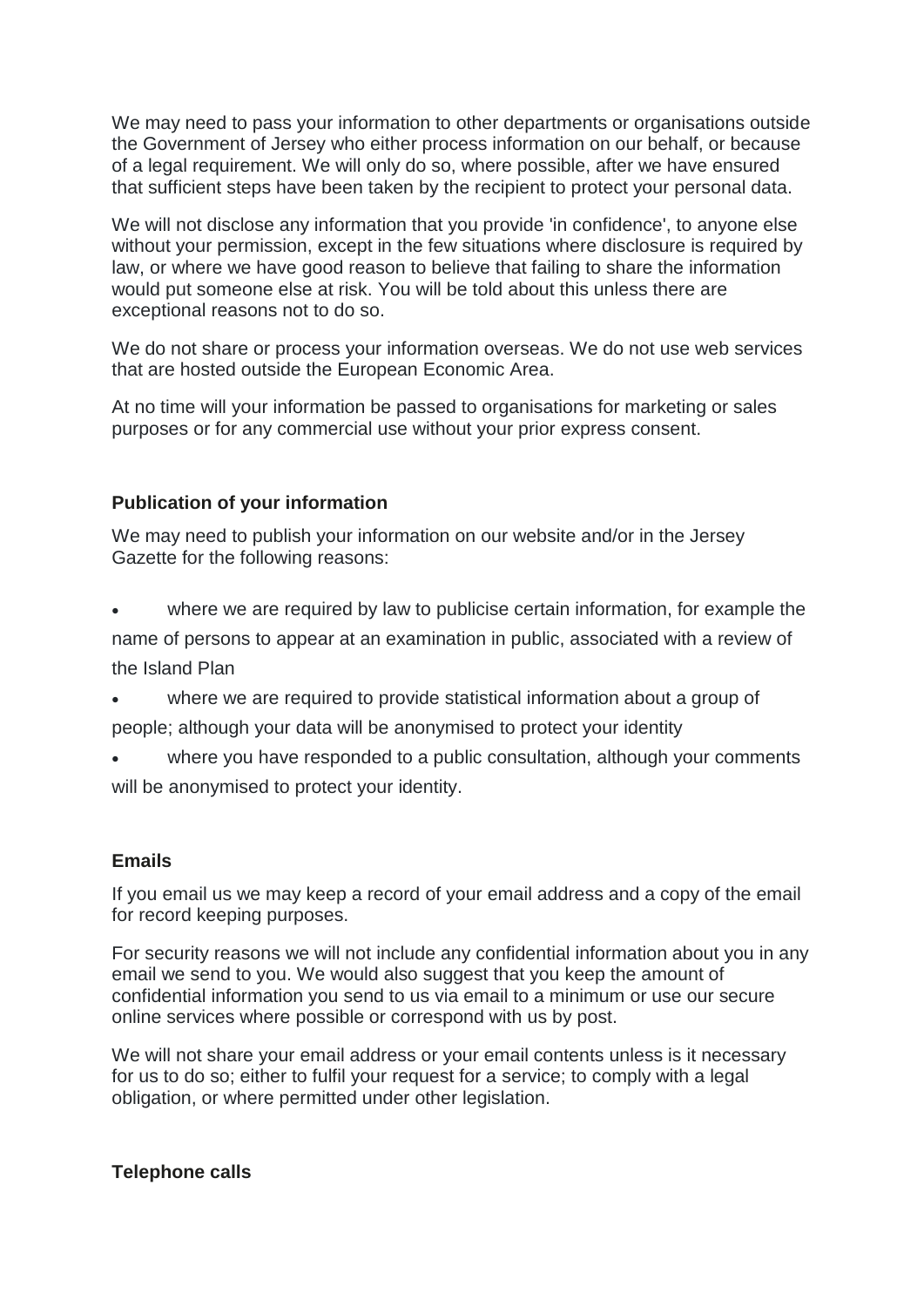We do not record or monitor any telephone calls you make to us using recording equipment, although if you leave a message on our voicemail systems your message will be kept until we are able to return your call or make a note of your message. File notes of when and why you called may be taken for record keeping purposes. We will not pass on the content of your telephone calls, unless is it necessary for us to do so; either to fulfil your request for a service; to comply with a legal obligation, or where permitted under other legislation.

## **Your rights**

### **You can ask us to stop processing your information**

You have the right to request that we stop processing your personal data in relation to any of our services. However, this may cause delays or prevent us delivering a service to you. Where possible we will seek to comply with your request but we may be required to hold or process information to comply with a legal requirement.

#### **You can withdraw your consent to the processing of your information**

In the few instances when you have given your consent to process your information, you have the right to withdraw your consent to the further processing of your personal data. However, this may cause delays or prevent us delivering a service to you. We will always seek to comply with your request but we may be required to hold or process your information in order to comply with a legal requirement.

### **You can ask us to correct or amend your information**

You have the right to challenge the accuracy of the information we hold about you and request that it is corrected where necessary. We will seek to ensure that corrections are made not only to the data that we hold but also any data held by other organisations/parties that process data on our behalf.

#### **You request that the processing of your personal data is restricted**

You have the right to request that we restrict the processing of your personal information. You can exercise this right in instances where you believe the information being processed is inaccurate, out of date, or there are no legitimate grounds for the processing. We will always seek to comply with your request but we may be required to continue to process your information in order to comply with a legal requirement.

#### **You can ask us for a copy of the information we hold about you**

You are legally entitled to request a list of, or a copy of any information that we hold about you. However where our records are not held in a way that easily identifies you, for example a land registry, we may not be able to provide you with a copy of your information, although we will do everything we can to comply with your request.